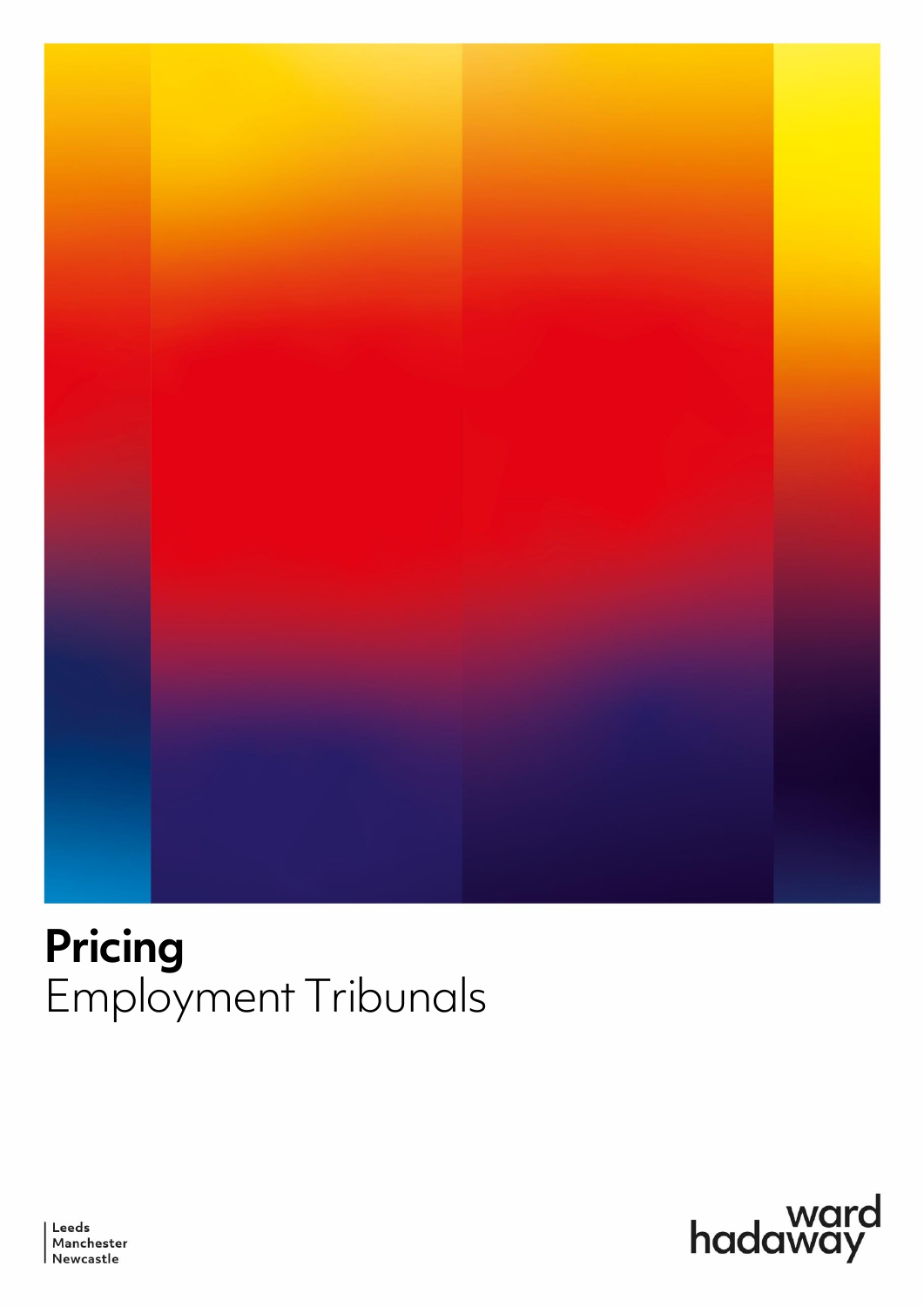Our Employment Team advise and represent clients on a range of employment related matters including Employment Tribunals. Our fees for Employment Tribunal claims vary depending on the complexities of the case.

Our pricing for bringing and defending Employment Tribunal claims for unfair or wrongful dismissal is as follows:

Simple case: £7,500 -£10,000 (plus £1,500-£2,000 VAT) Medium complexity case: £10,000 -£20,000 (plus £2,000-£4,000VAT) High complexity case: £20,000 -£100,000 (plus £4,000 -£20,000VAT)

Factors that could make a case more complex:

- Defending claims that are brought by litigants in person.
- If it is necessary to make or defend applications to amend claims or to provide further information about an existing claim.
- Complex preliminary issues that need to be determined at a hearing before the final hearing such as whether the claimant is disabled (if this is not agreed by the parties).
- The number of witnesses and documents.
- Claims involving multiple allegations over a significant period of time.
- Collective claims and claims involving collective consultation prior to dismissal.
- Claims with allegations of automatic unfair dismissal such as whistleblowing, health and safety, pregnancy, transfers of businesses etc. which is likely to make the claim more complex.
- Making or defending a costs application.
- Preparing and attending a remedies hearing (a hearing which covers compensation).

There will be an additional charge for attending a Tribunal Hearing of £1,000 -£2,000 per day (plus £200-£400 VAT). The cost will depend upon the experience of the lawyer attending the Tribunal Hearing. This will apply whether or not a barrister is engaged to do the advocacy Generally, a hearing for a simple case should take 1-2 days, a medium complexity case 3-5 days and a high complexity case more than 5 days.

These estimates are based upon the following hourly rates:

| Senior Partner / Consultant | £400 plus £80 VAT |
|-----------------------------|-------------------|
| Partner                     | £370 plus £74 VAT |
| Director                    | £355 plus £71 VAT |
| Managing Associate          | £325 plus £65 VAT |
| Associate                   | £300 plus £60 VAT |
| Solicitor 3 years + pqe     | £270 plus £54 VAT |
| Solicitor 2 to 3 years pge  | £250 plus £50 VAT |
| Solicitor 1 to 2 years pge  | £235 plus £47 VAT |
| Solicitor NQ                | £220 plus £44 VAT |
| <b>Trainees</b>             | £140 plus £28 VAT |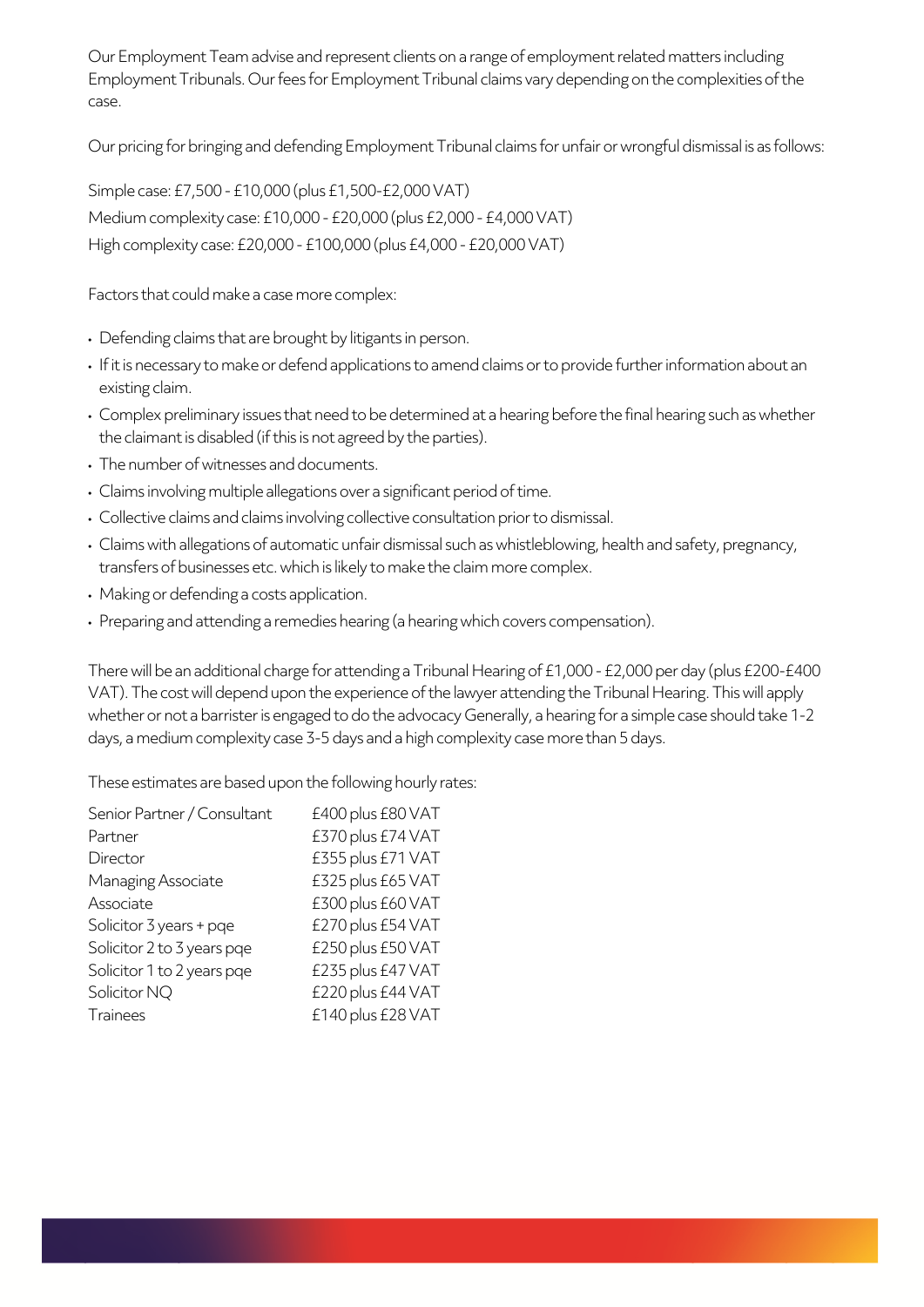#### **Disbursements (Expenses)**

Disbursements are costs related to your matter that are payable to third parties, such as, expert fees, barristers (counsels) fees. We handle the payment of the disbursements on your behalf to ensure a smoother process, provided you have put us in funds to do so. Disbursements have not beenincluded in the above estimates.

Barrister's fees are estimated between £1,000 to 2,000 plus £200 to £400 VAT per day(depending on experience of the advocate) for attending a Tribunal Hearing (including preparation). If experts are required for example to provide evidence in support of your claim, their fees are estimated between £1,000 to £3,000 (plus £200 to£600 VAT)for the preparation of a report to be relied upon at the hearing. In the event that an expert is required to attend the hearing to give evidence, additional costs are usually between £1,000 to £2,000 per day (plus £200 to £400 VAT).

### **What's included in the price:**

The fees set out above cover all of the work in relation to the following key stages of aclaim:

- Taking your initial instructions, reviewing the papers and advising you on merits and likely compensation (this may be revisited throughout the matter and subject to change if further information comes to light as the matter proceeds);
- Entering into pre-claim conciliation where this is mandatory to explore whether a settlement can be reached;
- Preparing the claim or response.
- Reviewing and advising on the claim or response from other party.
- Exploring the possibility of a settlement and negotiating a settlement throughout the process.
- Preparing or considering a schedule of loss (a document setting out the amount that the claimant would like the tribunal to award to them).
- Preparing for (and attending) the initial tribunal Hearing.
- Exchanging documents with the other party and agreeing a bundle of documents.
- Taking witness statements, drafting statements and agreeing their content with witnesses.
- Preparing bundle of documents.
- Reviewing and advising on the other party's witness statements.
- Agreeing alist of the issues to be decided by the tribunal, a chronology and/or a cast list (a list of who is involved in the case).
- Preparation and attendance at Final Hearing, including instructions to a barrister if required.

The stages set out above are an indication and if some of stages above are not required, the fee may be at the lower end of the estimate. You may wish to handle the claim yourself and only have our advice in relation to some of the stages. This can also be arranged on your individual needs.

## **How long will my matter take?**

The time that it takes from taking your initial instructions to the final resolution of your matter depends largely on the stage at which your case is resolved. We will be able to provide you a more accurate timescale once wehave more information and as the matter progresses. Simple cases may settle in a matter of weeks but more complex cases could well take between 1-2 years to reach a resolution.